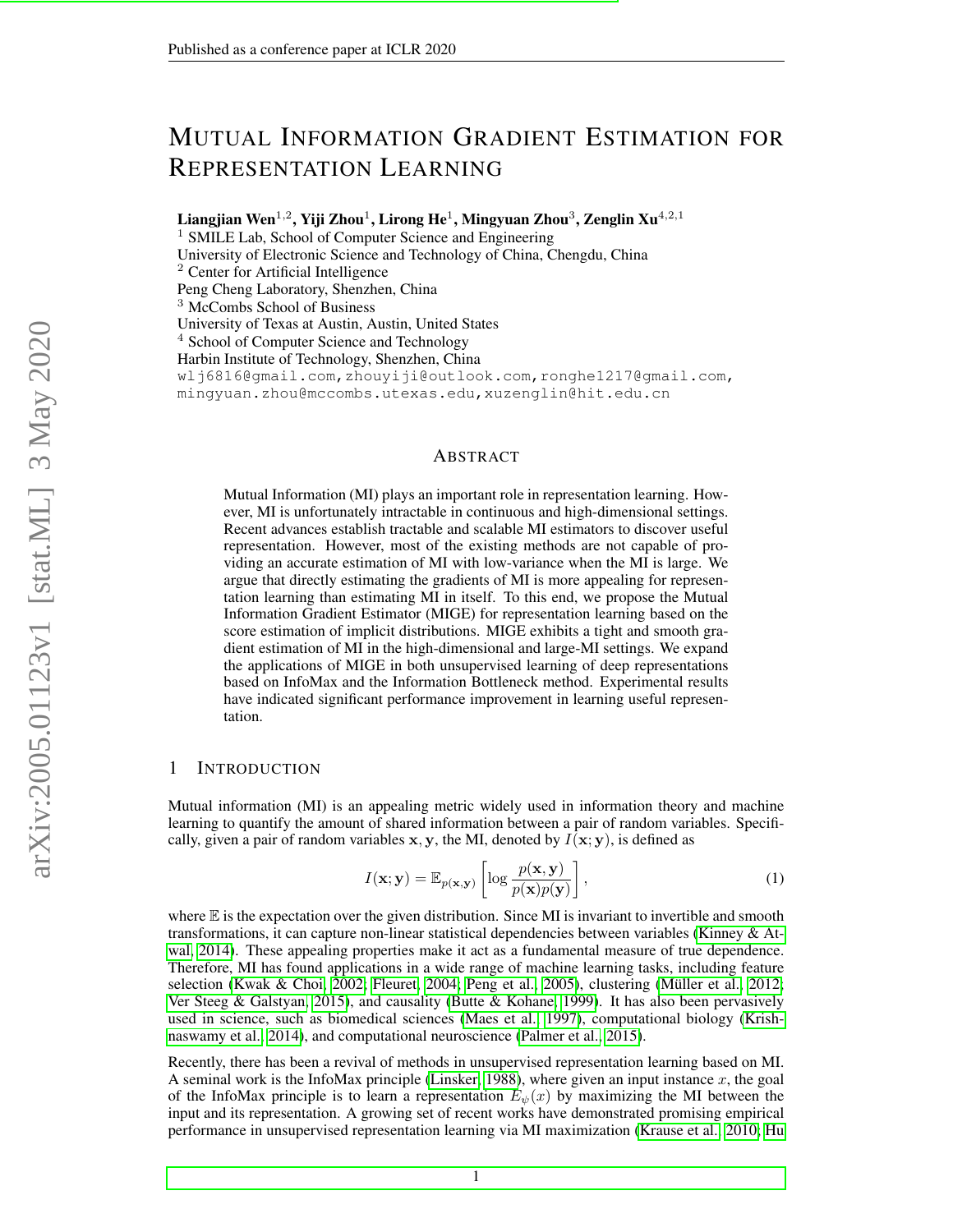[et al., 2017;](#page-9-3) [Alemi et al., 2018b;](#page-9-4) [Oord et al., 2018;](#page-10-8) [Hjelm et al., 2019\)](#page-9-5). Another closely related work is the Information Bottleneck method [\(Tishby et al., 2000;](#page-11-1) [Alemi et al., 2017\)](#page-9-6), where MI is used to limit the contents of representations. Specifically, the representations are learned by extracting taskrelated information from the original data while being constrained to discard parts that are irrelevant to the task. Several recent works have also suggested that by controlling the amount of information between learned representations and the original data, one can tune desired characteristics of trained models such as generalization error [\(Tishby & Zaslavsky, 2015;](#page-11-2) [Vera et al., 2018\)](#page-11-3), robustness [\(Alemi](#page-9-6) [et al., 2017\)](#page-9-6), and detection of out-of-distribution data [\(Alemi et al., 2018a\)](#page-9-7).

Despite playing a pivotal role across a variety of domains, MI is notoriously intractable. Exact computation is only tractable for discrete variables, or for a limited family of problems where the probability distributions are known. For more general problems, MI is challenging to analytically compute or estimate from samples. A variety of MI estimators have been developed over the years, including likelihood-ratio estimators [\(Suzuki et al., 2008\)](#page-11-4), binning [\(Fraser & Swinney, 1986;](#page-9-8) [Dar](#page-9-9)[bellay & Vajda, 1999;](#page-9-9) [Shwartz-Ziv & Tishby, 2017\)](#page-11-5), k-nearest neighbors [\(Kozachenko & Leonenko,](#page-10-9) [1987;](#page-10-9) [Kraskov et al., 2004;](#page-10-10) Pérez-Cruz, 2008; [Singh & P](#page-11-6)óczos, [2016\)](#page-11-6), and kernel density estimators [\(Moon et al., 1995;](#page-10-12) [Kwak & Choi, 2002;](#page-10-0) [Kandasamy et al., 2015\)](#page-9-10). However, few of these mutual information estimators scale well with dimension and sample size in machine learning problems [\(Gao et al., 2015\)](#page-9-11).

In order to overcome the intractability of MI in the continuous and high-dimensional settings, [Alemi](#page-9-6) [et al.](#page-9-6) [\(2017\)](#page-9-6) combines variational bounds of [Barber & Agakov](#page-9-12) [\(2003\)](#page-9-12) with neural networks for the estimation. However, the tractable density for the approximate distribution is required due to variational approximation. This limits its application to the general-purpose estimation, since the underlying distributions are often unknown. Alternatively, the Mutual Information Neural Estimation (MINE, [Belghazi et al.](#page-9-13) [\(2018\)](#page-9-13)) and the Jensen-Shannon MI estimator (JSD, [Hjelm et al.](#page-9-5) [\(2019\)](#page-9-5)) enable differentiable and tractable estimation of MI by training a discriminator to distinguish samples coming from the joint distribution or the product of the marginals. In detail, MINE employs a lower-bound to the MI based on the Donsker-Varadhan representation of the KL-divergence, and JSD follows the formulation of f-GAN KL-divergence. In general, these estimators are often noisy and can lead to unstable training due to their dependence on the discriminator used to estimate the bounds of mutual information. As pointed out by [Poole et al.](#page-10-13) [\(2019\)](#page-10-13), these unnormalized critic estimators of MI exhibit high variance and are challenging to tune for estimation. An alternative low-variance choice of MI estimator is Information Noise-Contrastive Estimation (InfoNCE, [Oord](#page-10-8) [et al.](#page-10-8) [\(2018\)](#page-10-8)), which introduces the Noise-Contrastive Estimation with flexible critics parameterized by neural networks as a bound to approximate MI. Nonetheless, its estimation saturates at log of the batch size and suffers from high bias. Despite their modeling power, none of the estimators are capable of providing accurate estimation of MI with low variance when the MI is large and the batch size is small [\(Poole et al., 2019\)](#page-10-13). As supported by the theoretical findings in McAllester  $\&$ [Statos](#page-10-14) [\(2018\)](#page-10-14), any distribution-free high-confidence lower bound on entropy requires a sample size exponential in the size of the bound. More discussions about the bounds of MI and their relationship can be referred to [Poole et al.](#page-10-13) [\(2019\)](#page-10-13).

In summary, existing estimators first approximate MI and then use these approximations to optimize the associated parameters. For estimating MI based on any finite number of samples, there exists an infinite number of functions, with arbitrarily diverse gradients, that can perfectly approximate the true MI at these samples. However, these approximate functions can lead to unstable training and poor performance in optimization due to gradients discrepancy between approximate estimation and true MI. Estimating gradients of MI rather than estimating MI may be a better approach for MI optimization. To this end, to the best of our knowledge, we firstly propose the Mutual Information Gradient Estimator (MIGE) in representation learning. In detail, we estimate the score function of an implicit distribution,  $\nabla_{\mathbf{x}} \log q(\mathbf{x})$ , to achieve a general-purpose MI gradient estimation for representation learning. In particular, to deal with high-dimensional inputs, such as text, images and videos, score function estimation via Spectral Stein Gradient Estimator (SSGE) [\(Shi et al., 2018\)](#page-11-7) is computationally expensive and complex. We thus propose an efficient high-dimensional score function estimator to make SSGE scalable. To this end, we derive a new reparameterization trick for the representation distribution based on the lower-variance reparameterization trick proposed by [Roeder et al.](#page-10-15) [\(2017\)](#page-10-15).

We summarize the contributions of this paper as follows: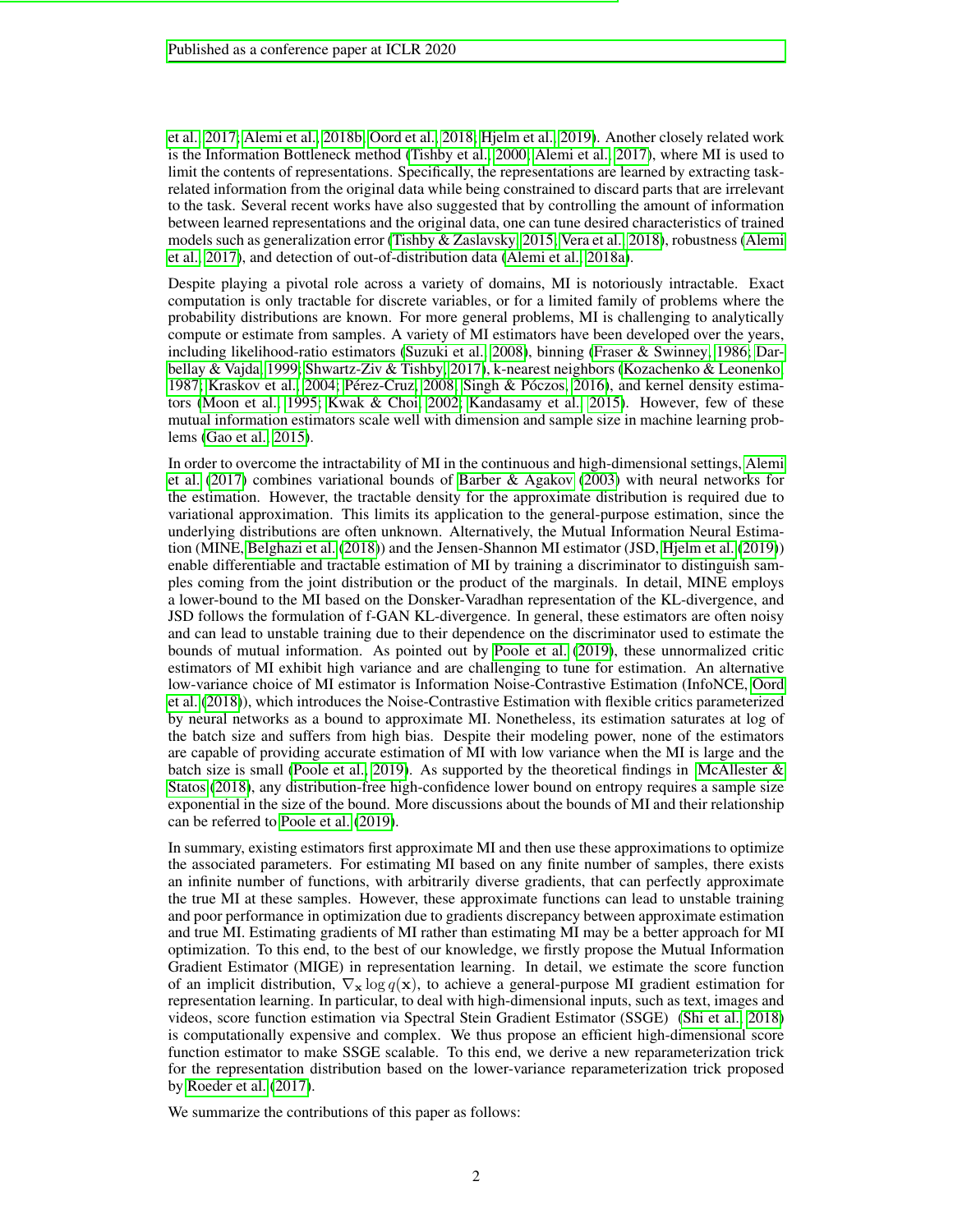

<span id="page-2-0"></span>Figure 1: Estimation performance of MINE, MINE- $f$  and MIGE. Each estimation approach has been taken additional 20 times and plotted with light curves. Top: True MI and corresponding estimation of MINE and MINE- $f$ . **Bottom:** True gradient and corresponding estimation of MINE,  $MINE-f$  and MIGE. Our approach MIGE only appears in bottom figures since it directly gives gradient estimation. As we observe, MIGE gives more stable, smooth and accurate results.

- We propose the Mutual Information Gradient Estimator (MIGE) for representation learning based on the score function estimation of implicit distributions. Compared with MINE and MINE- $f$ , MIGE provides a tighter and smoother gradient estimation of MI in a highdimensional and large-MI setting, as shown in Figure [1](#page-2-0) of Section [4.](#page-5-0)
- We propose the Scalable SSGE to alleviate the exorbitant computational cost of SSGE in high-dimensional settings.
- To learn meaningful representations, we apply SSGE as gradient estimators for both InfoMax and Information Bottlenck, and have achieved improved performance than their corresponding competitors.

## 2 SCALABLE SPECTRAL STEIN GRADIENT ESTIMATOR

Score estimation of implicit distributions has been widely explored in the past few years [\(Song et al.,](#page-11-8) [2019;](#page-11-8) [Li & Turner, 2017;](#page-10-16) [Shi et al., 2018\)](#page-11-7). A promising method of score estimation is the Stein gradient estimator [\(Li & Turner, 2017;](#page-10-16) [Shi et al., 2018\)](#page-11-7), which is proposed for implicit distributions. It is inspired by generalized Steins identity [\(Gorham & Mackey, 2015;](#page-9-14) [Liu & Wang, 2016\)](#page-10-17) as follows.

**Steins identity.** Let  $q(x)$  be a continuously differentiable (also called smooth) density supported on  $\mathcal{X} \subseteq \mathbb{R}^d$ , and  $h(\mathbf{x}) = [h_1(\mathbf{x}), h_2(\mathbf{x}), \dots, h_{d'}(\mathbf{x})]^T$  is a smooth vector function. Further, the boundary conditions on  $h$  is:

$$
q(\mathbf{x})\mathbf{h}(\mathbf{x}) = 0, \forall \mathbf{x} \in \partial \mathcal{X} \text{ if } \mathcal{X} \text{ is compact, or } \lim_{\mathbf{x} \to \infty} q(\mathbf{x})\mathbf{h}(\mathbf{x}) = 0 \text{ if } \mathcal{X} = \mathbb{R}^d. \tag{2}
$$

Under this condition, the following identity can be easily checked using integration by parts, assuming mild zero boundary conditions on  $h$ ,

<span id="page-2-1"></span>
$$
\mathbb{E}_q\left[\mathbf{h}(\mathbf{x})\nabla_{\mathbf{x}}\log q(\mathbf{x})^{\mathrm{T}} + \nabla_{\mathbf{x}}\mathbf{h}(\mathbf{x})\right] = \mathbf{0}.\tag{3}
$$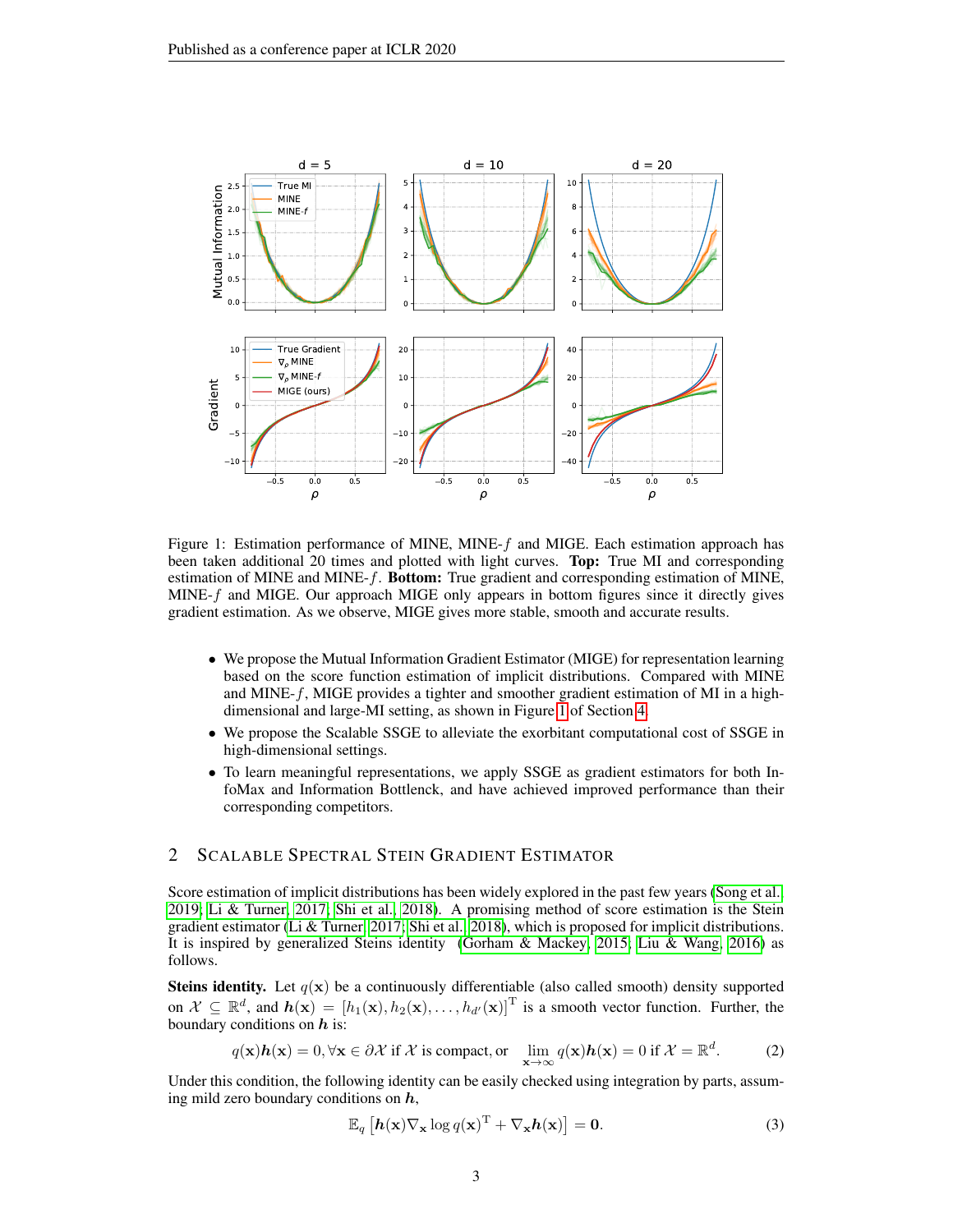Here h is called the Stein class of  $q(x)$  if Steins identity Eq. [\(3\)](#page-2-1) holds. Monte Carlo estimation of the expectation in Eq. [\(3\)](#page-2-1) builds the connection between  $\nabla_{\mathbf{x}} \log q(\mathbf{x})$  and the samples from  $q(\mathbf{x})$  in Steins identity. For modeling implicit distributions, Motivated by Steins identity, [Shi et al.](#page-11-7) [\(2018\)](#page-11-7) proposed Spectral Stein Gradient Estimator (SSGE) for implicit distributions based on Stein's identity and a spectral decomposition of kernel operators where the eigenfunctions are approximated by the Nyström method. Below we briefly review SSGE. More details refer to [Shi et al.](#page-11-7) [\(2018\)](#page-11-7). Specifically, we denote the target gradient function to estimate by  $g: \mathcal{X} \to \mathbb{R}^d : g(x) = \nabla_x \log q(x)$ . The i<sup>th</sup> component of the gradient is  $g_i(\mathbf{x}) = \nabla_{\mathbf{x}_i} \log q(\mathbf{x})$ . We assume  $g_1, \ldots, g_d \in L^2(\mathcal{X}, q)$ .  $\{\psi_j\}_{j\geq 1}$  denotes an orthonormal basis of  $L^2(\mathcal{X}, q)$ . We can expand  $g_i(\mathbf{x})$  into the spectral series, i.e.,  $g_i(\mathbf{x}) = \sum_{j=1}^{\infty} \beta_{ij} \psi_j(\mathbf{x})$ . The value of the  $j^{th}$  eigenfunction  $\psi_j$  at x can be approximated by the Nyström method [\(Xu et al., 2015\)](#page-11-9). Due to the orthonormality of eigenfunctions  $\{\psi_j\}_{j\geq 1}$ , there is a constraint under the probability measure q(.):  $\int \psi_i(\mathbf{x}) \psi_j(\mathbf{x}) q(\mathbf{x}) d\mathbf{x} = \delta_{ij}$ , where  $\delta_{ij} = \mathbb{I}[i = j]$ . Based on this constraint, we can obtain the following equation for  $\{\psi_j\}_{j\geq 1}$ :

<span id="page-3-0"></span>
$$
\int k(\mathbf{x}, \mathbf{y}) \psi(\mathbf{y}) q(\mathbf{y}) d\mathbf{y} = \mu \psi(\mathbf{x}), \tag{4}
$$

where  $k(.)$  is a kernel function. The left side of the above equation can be approximated by the Monte Carlo estimate using i.i.d. samples  $x^1, ..., x^M$  from  $q(.) : \frac{1}{M} K \psi \approx \mu \psi$ , where K is the Gram Matrix and  $\psi = [\psi(\mathbf{x}^1), \dots, \psi(\mathbf{x}^M)]^\top$ . We can solve this eigenvalue problem by choose the J largest eigenvalues  $\lambda_1 \geq \cdots \geq \lambda_J$  for  $\mathbf K$ .  $\bm u_j$  denotes the eigenvector of the Gram matrix. The approximation for  $\{\psi_j\}_{j\geq 1}$  can be obtained combined with Eq. [\(4\)](#page-3-0) as following:  $\psi_j(\mathbf{x}) \approx \hat{\psi}_j(\mathbf{x}) =$  $\frac{\sqrt{M}}{\lambda_j} \sum_{m=1}^M u_{jm} k\left(\mathbf{x}, \mathbf{x}^m\right).$ 

Furthermore, based on the orthonormality of  ${\psi_j}_{j\geq 1}$ , we can easily obtain  $\beta_{ij} = -\mathbb{E}_q \nabla_{\mathbf{x}_i} \psi_j(\mathbf{x})$ . By taking derivative both sides of Eq.  $(4)$ , we can show that:

$$
\mu_j \nabla_{\mathbf{x}_i} \psi_j(\mathbf{x}) = \nabla_{\mathbf{x}_i} \int k(\mathbf{x}, \mathbf{y}) \psi_j(\mathbf{y}) q(\mathbf{y}) d\mathbf{y} = \int \nabla_{\mathbf{x}_i} k(\mathbf{x}, \mathbf{y}) \psi_j(\mathbf{y}) q(\mathbf{y}) d\mathbf{y}.
$$
 (5)

Then we can estimate as following:

$$
\hat{\nabla}_{\mathbf{x}_{i}} \psi_{j}(\mathbf{x}) \approx \frac{1}{\mu_{j} M} \sum_{m=1}^{M} \nabla_{\mathbf{x}_{i}} k(\mathbf{x}, \mathbf{x}^{m}) \psi_{j}(\mathbf{x}^{m}).
$$
\n(6)

Finally, by truncating the expansion to the first  $J$  terms and plugging in the Nyström approximations of  $\{\psi_j\}_{j\geq 1}$ , we can get the score estimator:

$$
\hat{g}_i(\mathbf{x}) = \sum_{j=1}^J \hat{\beta}_{ij} \hat{\psi}_j(\mathbf{x}), \quad \hat{\beta}_{ij} = -\frac{1}{M} \sum_{m=1}^M \nabla_{\mathbf{x}_i} \hat{\psi}_j(\mathbf{x}^m).
$$
\n(7)

In general, representation learning for large-scale datasets is usually costly in terms of storage and computation. For instance, the dimension of images in the STL-10 dataset is  $96 \times 96 \times 3$  (i.e., the vector length is 27648). This makes it almost impossible to directly estimate the gradient of MI between the input and representation. To alleviate this problem, we introduce random projection (RP) [\(Bingham & Mannila, 2001\)](#page-9-15) to reduce the dimension of x.

We briefly review RP. More details refer to [Bingham & Mannila](#page-9-15) [\(2001\)](#page-9-15). RP projects the original d-dimensional data into a k-dimensional ( $k \ll d$ ) subspace. Concretely, let matrix  $X_{d \times N}$  denotes the original set of N d-dimensional data, the projection of the original data  $X_{k\times N}^{RP}$  is obtained by introducing a random matrix  $R_{k \times d}$  whose columns have unit length, as follows [\(Bingham & Mannila,](#page-9-15) [2001\)](#page-9-15),  $\bar{X}_{k\times N}^{RP} = R_{k\times d}X_{d\times N}$ . After RP, the Euclidean distance between two original data vectors can be approximated by the Euclidean distance of the projective vectors in reduced spaces:

<span id="page-3-1"></span>
$$
\|\mathbf{x}_1 - \mathbf{x}_2\| \approx \sqrt{d/k} \|R\mathbf{x}_1 - R\mathbf{x}_2\|,
$$
\n(8)

where  $x_1$  and  $x_2$  denote the two data vectors in the original large dimensional space.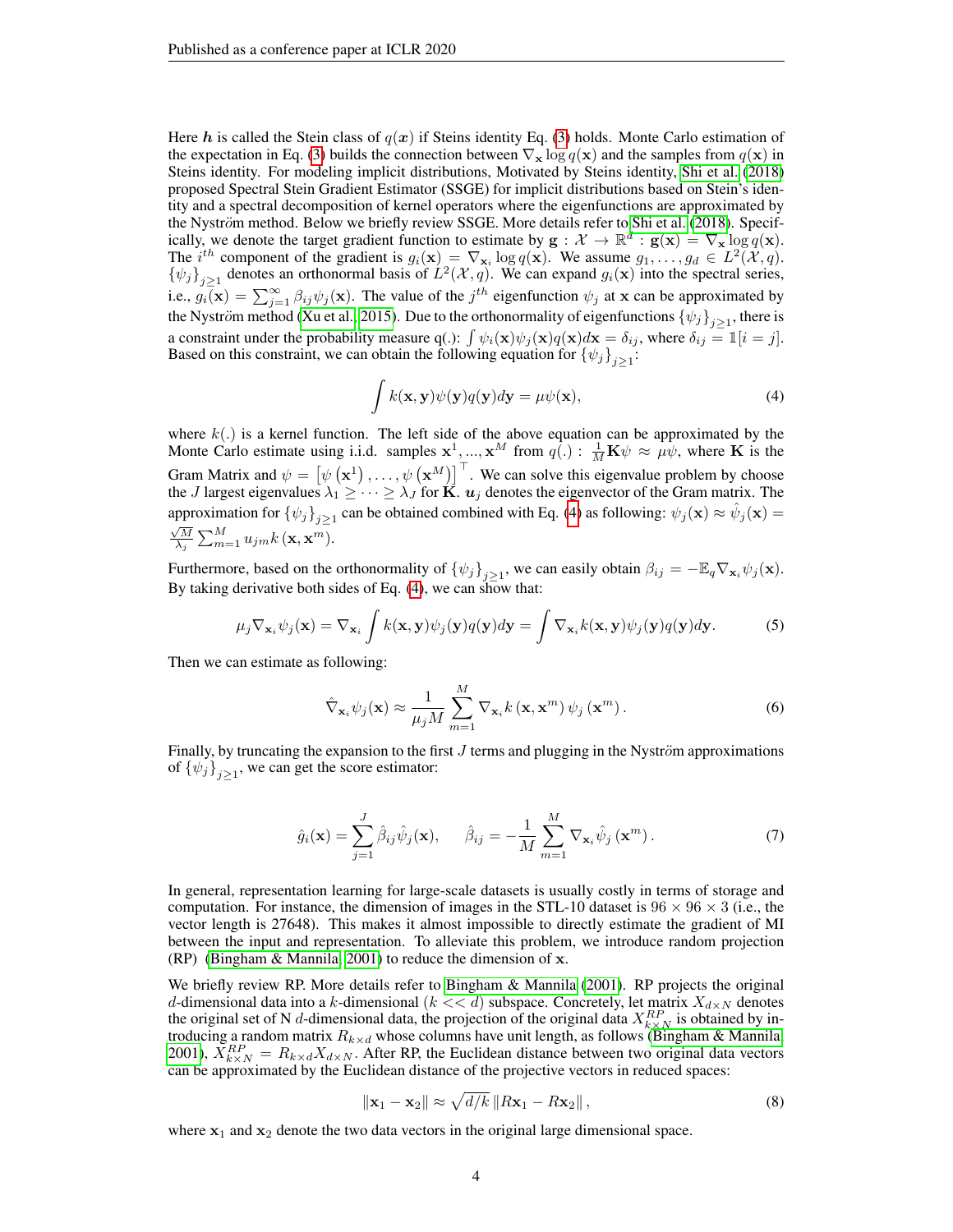Based on the principle of RP, we can derive a Salable Spectral Stein Gradient Estimator, which is an efficient high-dimensional score function estimator. One can show that the RBF kernel satisfies Steins identity [\(Liu & Wang, 2016\)](#page-10-17). [Shi et al.](#page-11-7) [\(2018\)](#page-11-7) also shows that it is a promising choice for SSGE with a lower error bound. To reduce the computation of the kernel similarities of SSGE in high-dimensional settings, we replace the input of SSGE with a projections obtained by RP according to the approximation of Eq. [\(8\)](#page-3-1) for the computation of the RBF kernel.

#### 3 MUTUAL INFORMATION GRADIENT ESTIMATOR

As gradient estimation is a straightforward and effective method in optimization, we propose a gradient estimator for MI based on score estimation of implicit distributions, which is called Mutual Information Gradient estimator (MIGE). In this section, we focus on three most general cases of MI gradient estimation for representation learning, and derive the corresponding MI gradient estimator for these circumstances.

We outline the general setting of training an encoder to learn a representation. Let  $\mathcal X$  and  $\mathcal Z$  be the domain, and  $E_{\psi} : \mathcal{X} \to \mathcal{Z}$  with parameters  $\psi$  denotes a continuous and (almost everywhere) differentiable parametric function, which is usually a neural network, namely an encoder.  $p(x)$ denotes the empirical distribution given the input data  $x \in \mathcal{X}$ . We can obtain the representation of the input data through the encoder,  $z = E_{\psi}(x)$ .  $q_{\psi}(z)$  is defined as the marginal distribution induced by pushing samples from  $p(x)$  through encoder  $E_{\psi}(\cdot)$ . We also define  $q_{\psi}(\mathbf{x}, \mathbf{z})$  as the joint distribution with x and z, which is determined by encoder  $E_{\psi}(.)$ .

**Circumstance I.** Given that the encoder  $E_{\psi}$ .) is deterministic, our goal is to estimate the gradient of MI between input x and encoder output z w.r.t. the encoder parameters  $\psi$ . There is a close relationship between mutual information and entropy, which is as following: $I_{\psi}(\mathbf{x}; \mathbf{z}) = H(\mathbf{x}) +$  $H_{\psi}(\mathbf{z}) - H_{\psi}(\mathbf{x}, \mathbf{z})$ . Here  $H(\mathbf{x})$  is data entropy and not relevant to  $\psi$ . The optimization of  $I_{\psi}(\mathbf{x}, \mathbf{z})$ with parameters  $\psi$  can neglect the entry  $H(\mathbf{x})$ . We decompose the gradient of the entropy of  $q_{\psi}(\mathbf{z})$ and  $q_{\psi}(\mathbf{x}, \mathbf{z})$  as (see Appendix [A\)](#page-12-0):

$$
\nabla_{\psi} H(\mathbf{z}) = -\nabla_{\psi} \mathbb{E}_{q_{\psi}(\mathbf{z})}[\log q(\mathbf{z})], \quad \nabla_{\psi} H(\mathbf{x}, \mathbf{z}) = -\nabla_{\psi} \mathbb{E}_{q_{\psi}(\mathbf{x}, \mathbf{z})}[\log q(\mathbf{x}, \mathbf{z})]. \tag{9}
$$

Hence, we can represent the gradient of MI between input x and encoder output z w.r.t. encoder parameters  $\psi$  as following:

<span id="page-4-0"></span>
$$
\nabla_{\psi} I_{\psi}(\mathbf{x}; \mathbf{z}) = -\nabla_{\psi} \mathbb{E}_{q_{\psi}(\mathbf{z})} [\log q(\mathbf{z})] + \nabla_{\psi} \mathbb{E}_{q_{\psi}(\mathbf{x}, \mathbf{z})} [\log q(\mathbf{x}, \mathbf{z})]. \tag{10}
$$

However, this equation is intractable since an expectation w.r.t  $q_{\psi}(\mathbf{z})$  is directly not differentiable w.r.t  $\psi$ . [Roeder et al.](#page-10-15) [\(2017\)](#page-10-15) proposed a general variant of the standard reparameterization trick for the variational evidence lower bound, which demonstrates lower-variance. To address above problem, we adapt this trick for MI gradient estimator in representation learning. Specifically, we can obtain the samples from the marginal distribution of z by pushing samples from the data empirical distribution  $p(x)$  through  $E_{\psi}(.)$  for representation learning. Hence we can reparameterize the representations variable  $\mathbf{z} \sim q_{\psi}(\mathbf{z})$  using a differentiable transformation: $\mathbf{z} = E_{\psi}(\mathbf{x})$  with  $\mathbf{x} \sim p(\mathbf{x})$ , where the data empirical distribution  $p(x)$  is independent of encoder parameters  $\psi$ . This reparameterization can rewrite an expectation w.r.t  $q_{\psi}(\mathbf{z})$  and  $q_{\psi}(\mathbf{x}, \mathbf{z})$  such that the Monte Carlo estimate of the expectation is differentiable w.r.t  $\psi$ .

Relying on this reparameterization trick, we can represent the gradient of MI w.r.t. encoder parameters  $\psi$  in Eq. [10](#page-4-0) as follows:

$$
\nabla_{\psi} I_{\psi}(\mathbf{x}; \mathbf{z}) = -\mathbb{E}_{q(\mathbf{x})} [\nabla_{\mathbf{z}} \log q(E_{\psi}(\mathbf{x})) \nabla_{\psi} E_{\psi}(\mathbf{x})] \n+ \mathbb{E}_{q(\mathbf{x})} [\nabla_{(\mathbf{x}, \mathbf{z})} \log q(\mathbf{x}, E_{\psi}(\mathbf{x})) \nabla_{\psi} (\mathbf{x}, E_{\psi}(\mathbf{x}))],
$$
\n(11)

where the score function  $\nabla_{\mathbf{z}} \log q_{\psi}(E_{\psi}(\mathbf{x}))$  can be estimated based on i.i.d. samples from an implicit density  $q_{\psi}(\mathbf{E}_{\psi}(\mathbf{x}))$  [\(Shi et al., 2018;](#page-11-7) [Song et al., 2019\)](#page-11-8). The samples form the joint distribution  $q_{\psi}(\mathbf{x}, \mathbf{z})$  are produced as following: we sample observations from empirical distribution  $p(x)$ ; then the corresponding samples of z is obtained through  $E_{\psi}$ . Hence we can also estimate  $\nabla_{(\mathbf{x},\mathbf{z})} \log q(\mathbf{x}, E_{\psi}(\mathbf{x}))$  based on i.i.d. samples from  $q_{\psi}(\mathbf{x}, E_{\psi}(\mathbf{x}))$ .  $\nabla_{\psi} E_{\psi}(\mathbf{x})$  and  $\nabla_{\psi} (\mathbf{x}, E_{\psi}(\mathbf{x}))$ are directly computed with x.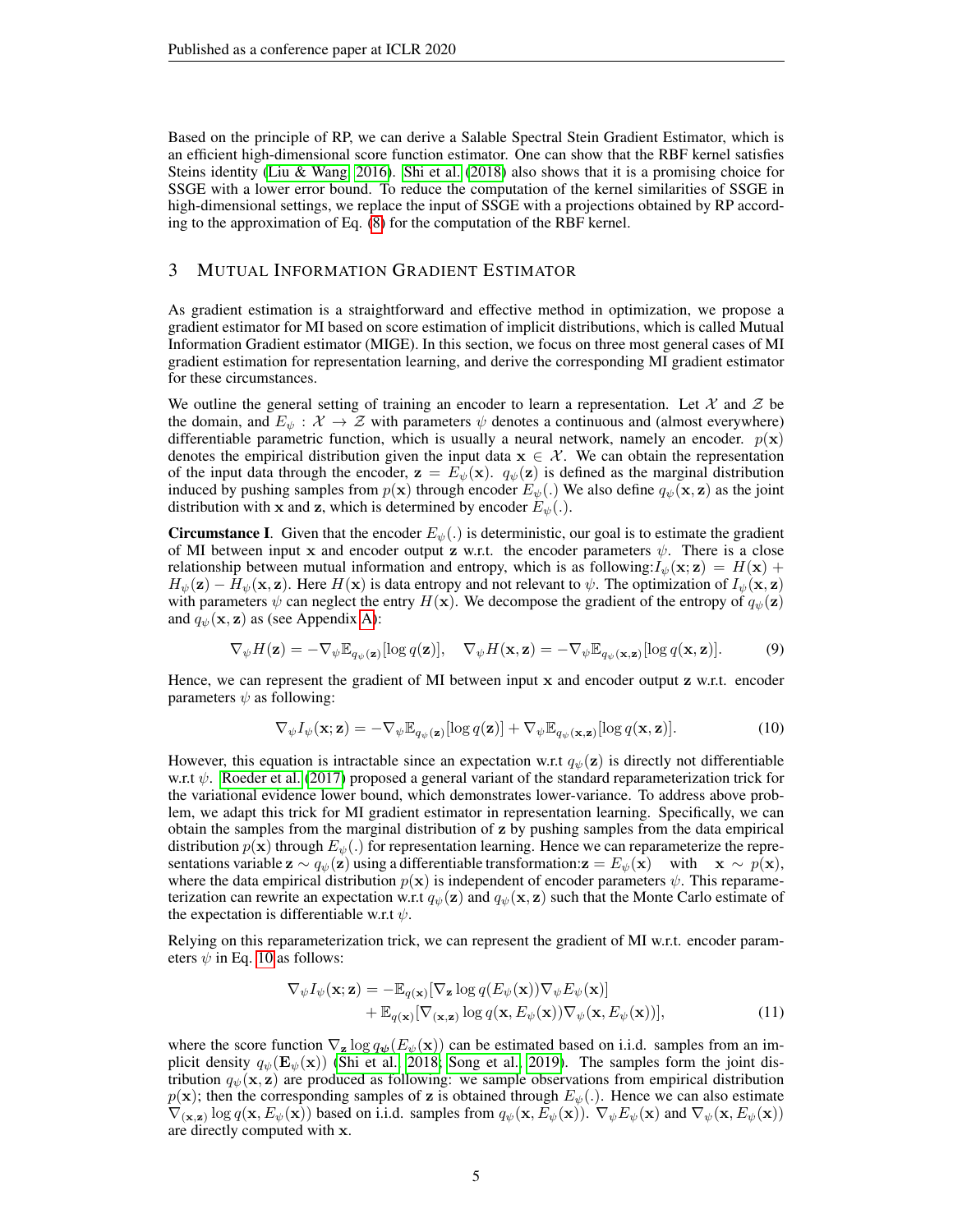**Circumstance II.** Assume that we encode the input to latent data space  $h = C_{\psi}(\mathbf{x})$  that reflects useful structure in the data. Next, we summarize this latent variable mapping into final representations by the function  $f_{\psi}$ ,  $z = E_{\psi}(\mathbf{x}) = f_{\psi} \circ C_{\psi}(\mathbf{x})$ . The gradient estimator of MI between h and z is represented by the data reparameterization trick as follows:

$$
\nabla_{\psi} I_{\psi}(\mathbf{h}; \mathbf{z}) = \nabla_{\psi} H_{\psi}(\mathbf{h}) + \nabla_{\psi} H_{\psi}(\mathbf{z}) - \nabla_{\psi} H_{\psi}(\mathbf{h}, \mathbf{z})
$$
(12)  
= 
$$
- \mathbb{E}_{q(\mathbf{x})} [\nabla_{\mathbf{z}} \log q(E_{\psi}(\mathbf{x})) \nabla_{\psi} E_{\psi}(\mathbf{x})] - \mathbb{E}_{q(\mathbf{x})} [\nabla_{\mathbf{h}} \log q(C_{\psi}(\mathbf{x})) \nabla_{\psi} C_{\psi}(\mathbf{x})]
$$
(13)

<span id="page-5-1"></span>+ 
$$
\mathbb{E}_{q(\mathbf{x})}[\nabla_{(\mathbf{h},\mathbf{z})}\log q(C_{\psi}(\mathbf{x}),E_{\psi}(\mathbf{x}))\nabla_{\psi}(C_{\psi}\mathbf{x},E_{\psi}(\mathbf{x}))].
$$
 (13)

**Circumstance III.** Consider stochastic encoder function  $E_{\psi}(., \epsilon)$  where  $\epsilon$  is an auxiliary variable with independent marginal  $p(\epsilon)$ . By utilizing data reparameterization trick. we can represent the gradient of the conditional entropy  $H_{\psi}(\mathbf{z}|\mathbf{x})$  as follows (see Appendix A):

$$
\nabla_{\psi} H_{\psi}(\mathbf{z}|\mathbf{x}) = -\mathbb{E}_{p(\mathbf{x})}[\mathbb{E}_{p(\mathbf{\epsilon})}[\nabla_{(\mathbf{z}|\mathbf{x})}\log q(E_{\psi}(\mathbf{x}, \mathbf{\epsilon})|\mathbf{x})\nabla_{\psi} E_{\psi}(\mathbf{x}, \mathbf{\epsilon})]],
$$
(14)

where the term  $\nabla_{(\mathbf{z}|\mathbf{x})} \log q(E_{\psi}(\mathbf{x}, \epsilon)|\mathbf{x})$  can be easily estimated by score estimation.

Based on the condition entropy gradient estimation in Eq. [\(14\)](#page-5-1), the gradient estimator of MI between input and encoder output can be represented as following:

$$
\nabla_{\psi} I_{\psi}(\mathbf{x}; \mathbf{z}) = \nabla_{\psi} H_{\psi}(\mathbf{z}) - \nabla_{\psi} H_{\psi}(\mathbf{z} | \mathbf{x})
$$
\n
$$
= -\mathbb{E}_{p(\mathbf{x})p(\epsilon)} [\nabla_{\mathbf{z}} [\log p(E_{\psi}(\mathbf{x}, \epsilon))] \nabla_{\psi} E_{\psi}(\mathbf{x}, \epsilon)]
$$
\n
$$
+ \mathbb{E}_{p(\mathbf{x})} [\mathbb{E}_{p(\epsilon)} [\nabla_{(\mathbf{z} | \mathbf{x})} \log q(E_{\psi}(\mathbf{x}, \epsilon) | \mathbf{x}) \nabla_{\psi} E_{\psi}(\mathbf{x}, \epsilon)]].
$$
\n(16)

In practical MI optimization, we can construct MIGE of the full dataset based on mini-batch Monte Carlo estimates. We have provided an algorithm description for MIGE in Appendix B.

## <span id="page-5-0"></span>4 TOY EXPERIMENT

Recently, MINE and MINE- $f$  enable effective computation of MI in the continuous and highdimensional settings. To compare with MINE and MINE-f, we evaluate MIGE in the correlated Gaussian problem taken from [\(Belghazi et al., 2018\)](#page-9-13).

**Experimental Settings**. We consider two random variables x and y ( $x, y \in \mathbb{R}^d$ ), coming from a 2d-dimension multivariate Gaussian distribution. The component-wise correlation of  $x$  and  $y$ is defined as follows:  $corr(\mathbf{x}_i, \mathbf{y}_i) = \delta_{ij} \rho$ ,  $\rho \in (-1, 1)$ , where  $\delta_{ij}$  is Kronecker's delta and  $\rho$ is the correlation coefficient. Since MI is invariant to smooth transformations of  $x, y$ , we only consider standardized Gaussian for marginal distribution  $p(x)$  and  $p(y)$ . The gradient of MI w.r.t  $\rho$  has the analytical solution:  $\nabla_{\rho} I(\mathbf{x}; \mathbf{y}) = \frac{\rho d}{1-\rho^2}$ . We apply MINE and MINE-f to estimate MI of x, y by sampling from the correlated Gaussian distribution and its marginal distributions, and the corresponding gradient of MI w.r.t  $\rho$  can be computed by backpropagation implemented in Pytorch.

**Results.** Fig[.1](#page-2-0) presents our experimental results in different dimensions  $d = \{5, 10, 20\}$ . In the case of low-dimensional  $(d = 5)$ , all the estimators give promising estimation of MI and its gradient. However, the MI estimation of MINE and MINE-f are unstable due to its relying on a discriminator to produce estimation of the bound on MI. Hence, as showed in Fig[.1,](#page-2-0) corresponding estimation of MI and its gradient is not smooth. As the dimension  $d$  and the absolute value of correlation coefficient  $|\rho|$  increase, MINE and MINE-f are apparently hard to reach the True MI, and their gradient estimation of MI is thus high biased. This phenomenon would be more significant in the case of high-dimensional or large MI. Contrastively, MIGE demonstrates the significant improvement over MINE and MINE-f when estimating MI gradient between twenty-dimensional random variables x, y. In this experiment, we compare our method with two baselines on an analyzable problem and find that the gradient curve estimated by our method is far superior to other methods in terms of smoothness and tightness in a high-dimensional and large-MI setting compared with MINE and MINE- $f$ .

## 5 APPLICATIONS

To demonstrate the performance in downstream tasks, we deploy MIGE to Deep InfoMax [\(Hjelm](#page-9-5) [et al., 2019\)](#page-9-5) and Information Bottleneck [\(Tishby et al., 2000\)](#page-11-1) respectively, namely replacing the original MI estimators with MIGE. We find that MIGE achieves higher and more stable classification accuracy, which indicating its good gradient estimation performance in practical applications.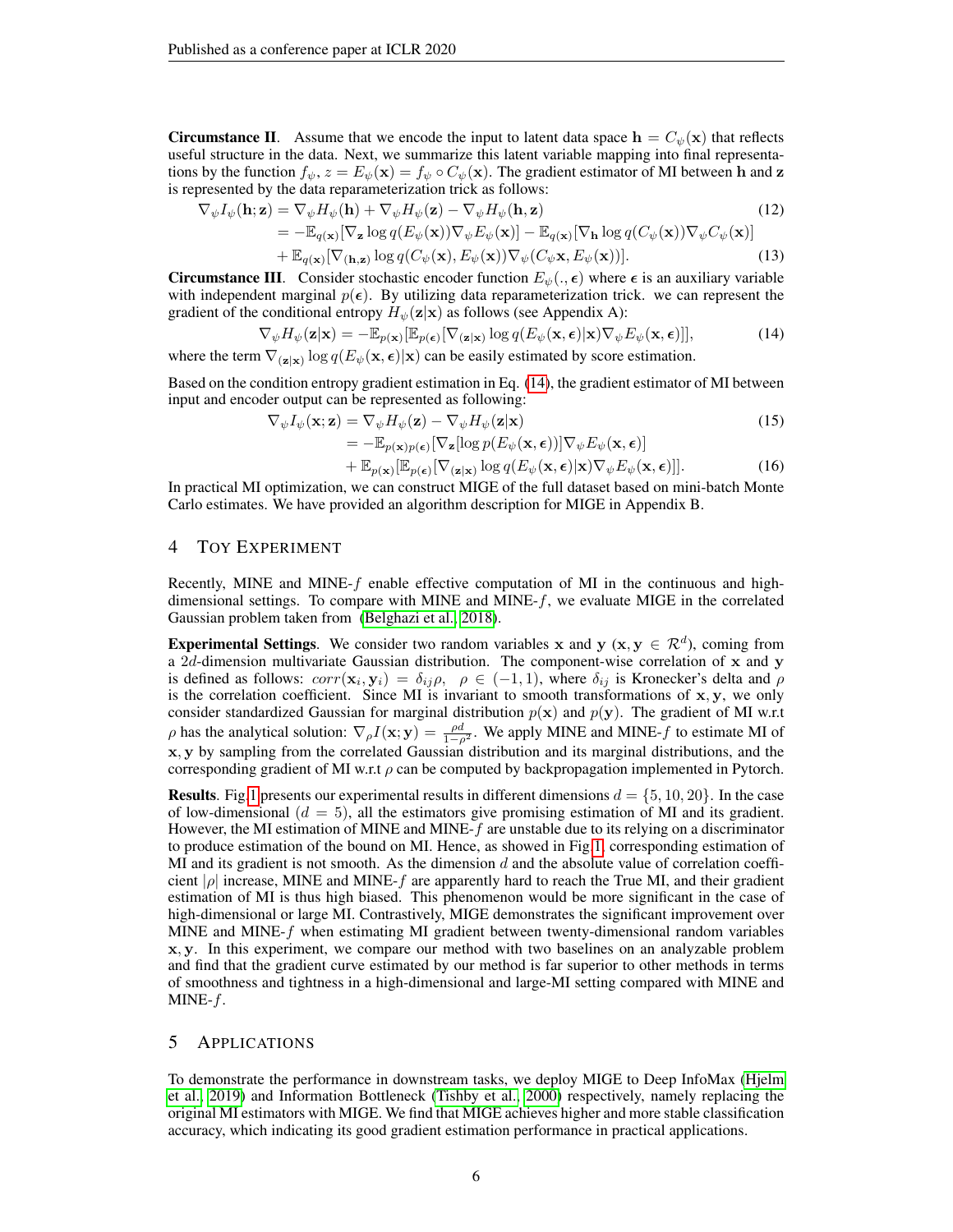<span id="page-6-1"></span>

| Table 1: CIFAR-10 and CIFAR-100 classification accuracy (top 1) of downstream tasks compared |  |
|----------------------------------------------------------------------------------------------|--|
| with vanilla DIM. JSD and infoNCE are MI estimators, and PM denotes matching representations |  |
| to a prior distribution (Hielm et al., 2019).                                                |  |

| <b>Model</b>         | CIFAR-10 |          |           | <b>CIFAR-100</b> |           |        |  |
|----------------------|----------|----------|-----------|------------------|-----------|--------|--|
|                      | conv     | fc(1024) | Y(64)     | conv             | fc(1024)  | Y(64)  |  |
| DIM (JSD)            | 55.81%   | 45.73%   | $40.67\%$ | 28.41%           | 22.16\%   | 16.50% |  |
| $DIM (JSD + PM)$     | 52.2%    | 52.84%   | 43.17%    | 24.40\%          | 18.22%    | 15.22% |  |
| DIM (infoNCE)        | 51.82%   | 42.81%   | 37.79%    | 24.60%           | $16.54\%$ | 12.96% |  |
| $DIM (infoNCE + PM)$ | 56.77%   | 49.42%   | 42.68%    | $25.51\%$        | 20.15%    | 15.35% |  |
| MIGE.                | 57.95%   | 57.09%   | 53.75%    | 29.86%           | $27.91\%$ | 25.84% |  |

<span id="page-6-2"></span>Table 2: STL-10 classification accuracy (top 1) of downstream tasks compared with vanilla DIM. The dimension of STL-10 images (27648) results in exorbitant computational cost. Random Projection (RP) is applied to reduce the dimension.



|                     | <b>STL-10</b> |                                 |        |  |  |
|---------------------|---------------|---------------------------------|--------|--|--|
| Model               | conv          | fc(1024)                        | Y(64)  |  |  |
| DIM (JSD)           | 42.03%        | 30.28%                          | 28.09% |  |  |
| DIM (infoNCE)       | 43.13%        | 35.80%                          | 34.44% |  |  |
| MIGE                |               | unaffordable computational cost |        |  |  |
| $MIGE + RP$ to 512d | 52.00%        | 48.14%                          | 44.89% |  |  |

<span id="page-6-3"></span>

## 5.1 DEEP INFOMAX

Discovering useful representations from unlabeled data is one core problem for deep learning. Recently, a growing set of methods is explored to train deep neural network encoders by maximizing the mutual information between its input and output. A number of methods based on tractable variational lower bounds, such as JSD and infoNCE, have been proposed to improve the estimation of MI between high dimensional input/output pairs of deep neural networks [\(Hjelm et al., 2019\)](#page-9-5). To compare with JSD and infoNCE, we expand the application of MIGE in unsupervised learning of deep representations based on the InfoMax principle.

Experimental Settings. For consistent comparison, we follow the experiments of Deep Info- $Max(DIM)^1$  $Max(DIM)^1$  to set the experimental setup as in [Hjelm et al.](#page-9-5) [\(2019\)](#page-9-5). We test DIM on image datasets CIFAR-10, CIFAR-100 and STL-10 to evaluate our MIGE. For the high-dimensional images in STL-10, directly applying SSGE is almost impossible since it results in exorbitant computational cost. Our proposed Scalable SSGE is applied, to reduce the dimension of images and achieve reasonable computational cost. As mentioned in [Hjelm et al.](#page-9-5) [\(2019\)](#page-9-5), non-linear classifier is chosen to evaluate our representation, After learning representation, we freeze the parameters of the encoder and train a non-linear classifier using the representation as the input. The same classifiers are used for all methods. Our baseline results are directly copied from [Hjelm et al.](#page-9-5) [\(2019\)](#page-9-5) or by running the code of author.

Results. As shown in Table [1,](#page-6-1) MIGE outperforms all the competitive models in DIM experiments on CIFAR-10 and CIFAR-100. Besides the numerical improvements, it is notable that our model have the less accuracy decrease across layers than that of DIM(JSD) and DIM(infoNCE). The results indicate that, compared to variational lower bound methods, MIGE gives more favorable gradient direction, and demonstrates more power in controlling information flows without significant loss. With the aid of Random Projection, we could evaluate on bigger datasets, e.g., STL-10. Table [2](#page-6-2) shows the result of DIM experiments on STL-10. We can observe significant improvement over the baselines when RP to 512d. Note that our proposed gradient estimator can also be extended to the multi-view setting(i.e., with local and global features) of DIM, it is beyond the scope of this paper. More discussions refer to Appendix C.

<span id="page-6-0"></span><sup>1</sup>Codes available at <https://github.com/rdevon/DIM>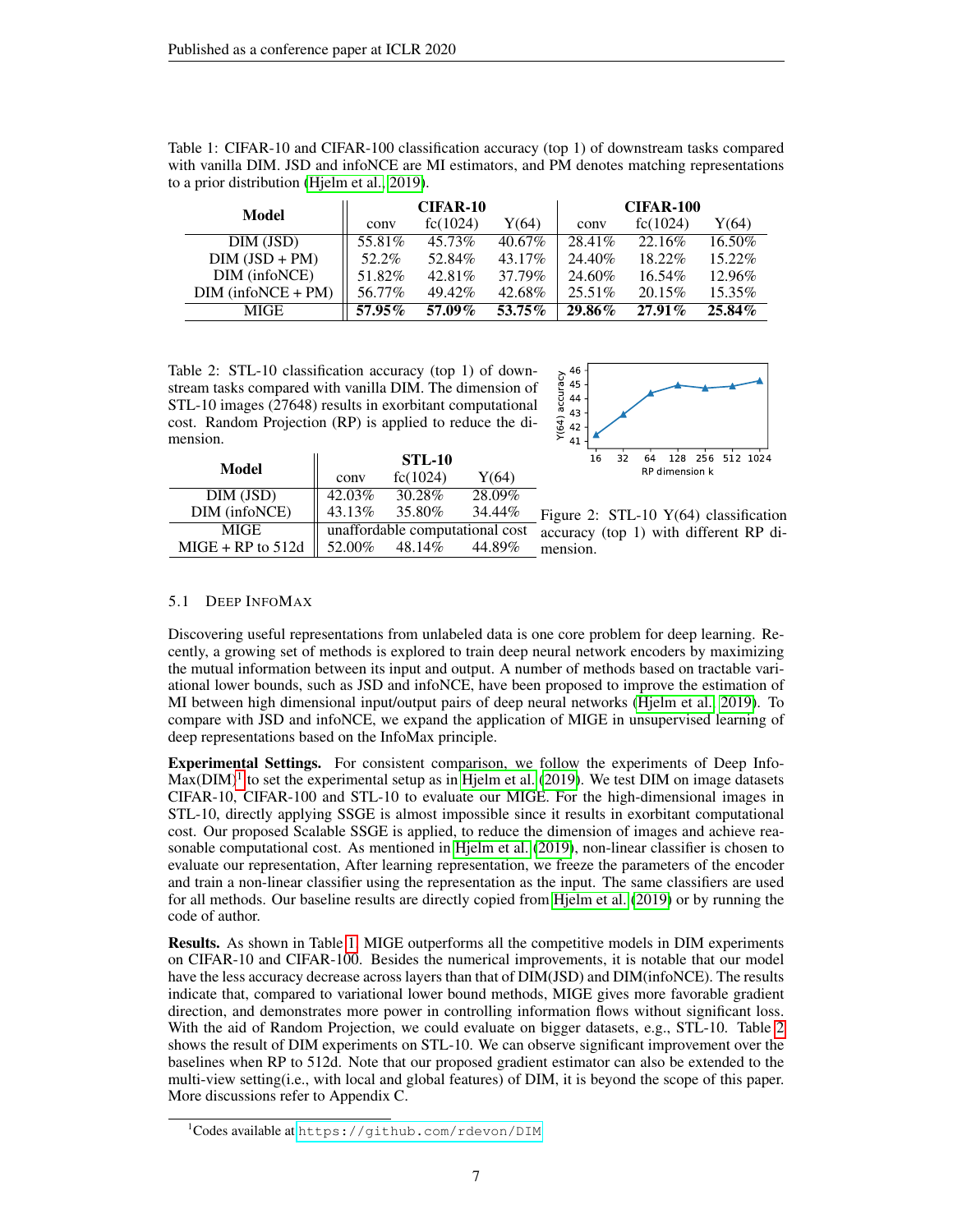Ablation Study. To verify the effect of different dimensions of Random Projection on classification accuracy in DIM experiments, we conduct an ablation study on STL-10 with the above experimental settings. Varying RP dimension  $k \in \{16, 32, 64, 128, 256, 512, 1024\}$ , we measure the classification accuracy of  $Y(64)$  which is shown in Fig[.2.](#page-6-3) We find that the classification accuracy increases with RP dimension from 16 to 128. After that, the approximation in Equ.[\(8\)](#page-3-1) with the further increase of the RP dimension reaches saturation, while bringing extra computational costs.

#### 5.2 INFORMATION BOTTLENECK

Information Bottleneck (IB) has been widely applied to a variety of application domains, such as classification [\(Tishby & Zaslavsky, 2015;](#page-11-2) [Alemi et al., 2017;](#page-9-6) [Chalk et al., 2016;](#page-9-16) [Kolchinsky et al.,](#page-9-17) [2017\)](#page-9-17), clustering [\(Slonim & Tishby, 2000\)](#page-11-10), and coding theory and quantization [\(Zeitler et al., 2008;](#page-11-11) [Courtade & Wesel, 2011\)](#page-9-18). In particular, given the input variable x and the target variable y, the goal of the IB is to learn a representation of  $x$  (denoted by the variable  $z$ ) that satisfies the following characteristics:

- 1)  $\bar{z}$  is sufficient for the target y, that is, all information about target y contained in  $\bar{x}$  should also be contained in z. In optimization, it should be
- 2)  $\bf{z}$  is minimal. In order not to contain irrelevant information that is not related to  $\bf{y}$ ,  $\bf{z}$  is required to contain the smallest information among all sufficient representations.

The objective function of IB is written as follows:

$$
\max I(\mathbf{z}; \mathbf{y}), \quad \text{s.t. } I(\mathbf{z}; \mathbf{x}) \le c. \tag{17}
$$

Equivalently, by introducing a Lagrangian multiplier  $\beta$ , the IB method can maximize the following objective function:  $G_{IB} = I(z; y) - \beta I(z; x)$ . Further, it is generally acknowledged that  $I(z; y) =$  $H(y) - H(y|z)$ , and  $H(y)$  is constant. Hence we can also minimize the objective function of the following form:

$$
L_{IB} = H(\mathbf{y}|\mathbf{z}) + \beta I(\mathbf{z}; \mathbf{x}),\tag{18}
$$

where  $\beta > 0$  plays a role in trading off the sufficiency and minimality. Note that the above formulas omit the parameters for simplicity.

To overcome the intractability of MI in the continuous and high-dimension setting, [Alemi et al.](#page-9-6) [\(2017\)](#page-9-6) presents a variational approximation to IB, which adopts deep neural network encoder to produce a conditional multivariate normal distribution, called Deep Variational Bottleneck (DVB). Rencently, DVB is exploited to restrict the capacity of discriminators in GANs [\(Peng et al., 2019\)](#page-10-18). However, a tractable density is required for the approximate posterior in DVB due to their reliance on a variational approximation while MIGE does not.

To evaluate our method, we compare MIGE-IB with DVB and MINE-IB in IB application. We demonstrate an implementation of the IB objective on permutation invariant MNIST using MIGE.

Experiments. For consistent comparison, we adopt the same architecture and empirical settings used in [Alemi et al.](#page-9-6) [\(2017\)](#page-9-6) except that the initial learning rate of 2e-4 is set for Adam optimizer, and exponential decay with decaying rate by a factor of 0.96 was set for every 2 epochs. The implementation of DVB is available from its authors<sup>[2](#page-7-0)</sup>. Under these experimental settings, we use our MI Gradient Estimator to replace the MI estimator in DVB experiment. The threshold of score function's Stein gradient estimator is set as 0.94. The threshold is the hyper-parameter of Spectral Stein Gradient Estimator (SSGE), and it is used to set the kernel bandwidth of RBF kernel. Our results can be seen in Table [3](#page-8-0) and it manifests that our proposed MIGE-IB outperforms DVB and MINE-IB.

<span id="page-7-0"></span><sup>2</sup>[https://github.com/alexalemi/vib\\_demo](https://github.com/alexalemi/vib_demo)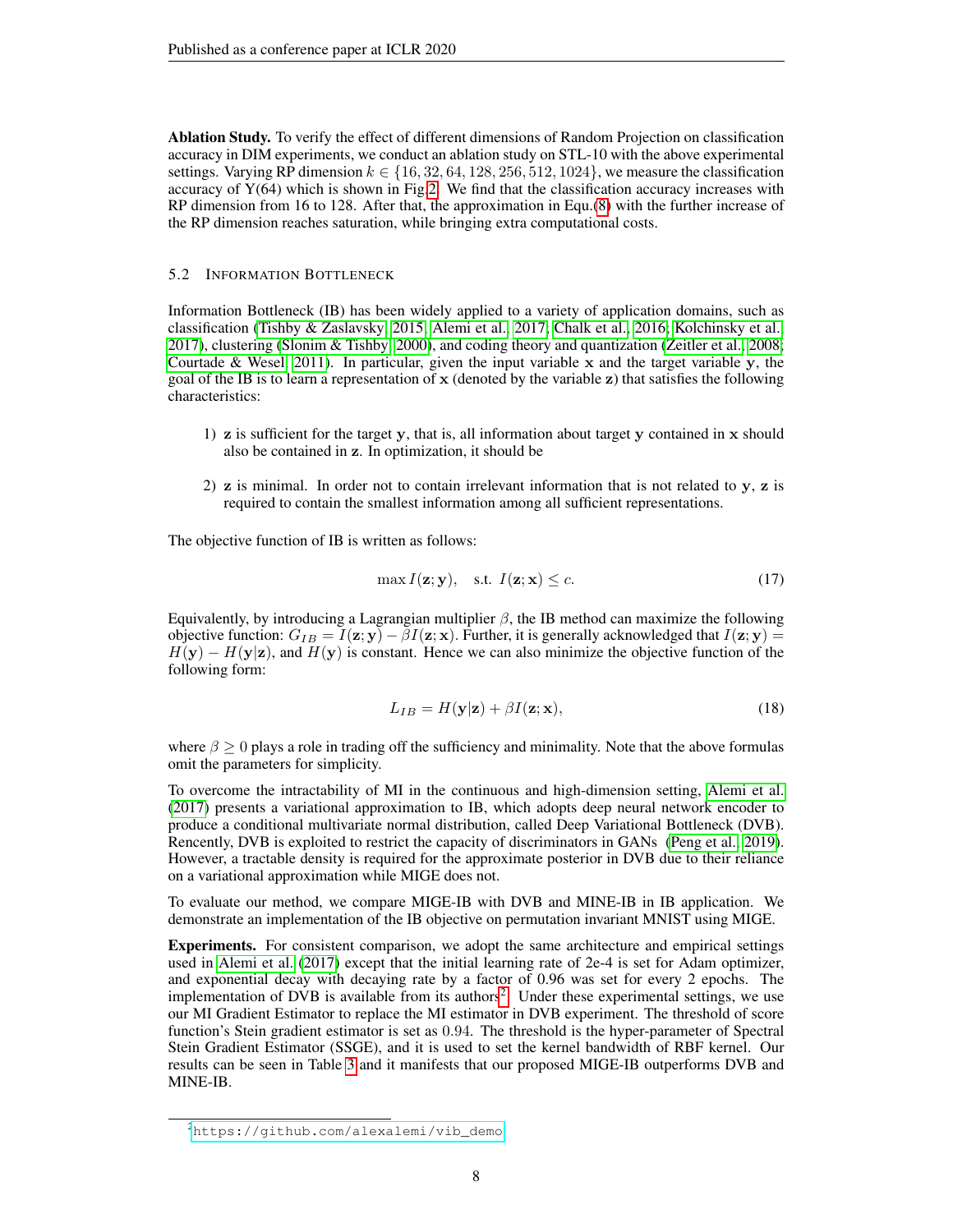| <b>Misclass rate</b> |
|----------------------|
| 1.38%                |
| 1.34%                |
| 1.36%                |
| 1.4%                 |
| 1.13%                |
| 1.11%                |
| $1.05\%$             |
|                      |

<span id="page-8-0"></span>Table 3: Permutation-invariant MNIST misclassification rate. Datas except our model are cited from [Belghazi et al.](#page-9-13) [\(2018\)](#page-9-13)

## 6 CONCLUSION

In this paper, we present a gradient estimator, called Mutual Information Gradient Estimator (MIGE), to avoid the various problems met in direct mutual information estimation. We manifest the effectiveness of gradient estimation of MI over direct MI estimation by applying it in unsupervised or supervised representation learning. Experimental results have indicated the remarkable improvement over MI estimation in the Deep InfoMax method and the Information Bottleneck method.

## ACCKNOWLEDGEMENT

This work was partially funded by the National Key R&D Program of China (No. 2018YFB1005100 & No. 2018YFB1005104).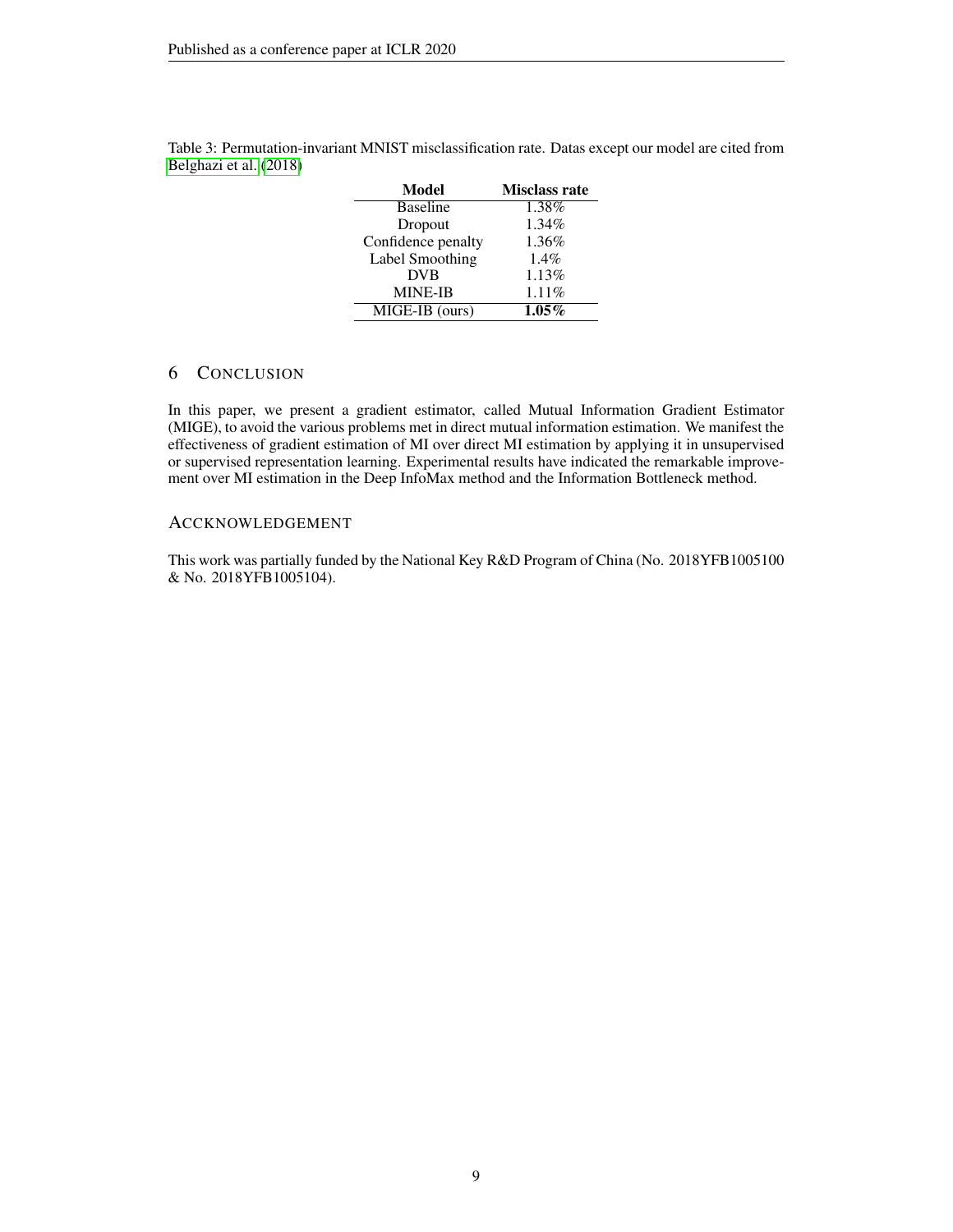#### **REFERENCES**

- <span id="page-9-6"></span>Alexander A. Alemi, Ian Fischer, Joshua V. Dillon, and Kevin Murphy. Deep variational information bottleneck. In *ICLR*, 2017.
- <span id="page-9-7"></span>Alexander A Alemi, Ian Fischer, and Joshua V Dillon. Uncertainty in the variational information bottleneck. *arXiv preprint arXiv:1807.00906*, 2018a.
- <span id="page-9-4"></span>Alexander A. Alemi, Ben Poole, Ian Fischer, Joshua V. Dillon, Rif A. Saurous, and Kevin Murphy. Fixing a broken ELBO. In *ICML*, 2018b.
- <span id="page-9-12"></span>David Barber and Felix V Agakov. The im algorithm: a variational approach to information maximization. In *Advances in neural information processing systems*, pp. None, 2003.
- <span id="page-9-13"></span>Mohamed Ishmael Belghazi, Aristide Baratin, Sai Rajeswar, Sherjil Ozair, Yoshua Bengio, Aaron Courville, and R Devon Hjelm. Mine: mutual information neural estimation. *ICML*, 2018.
- <span id="page-9-15"></span>Ella Bingham and Heikki Mannila. Random projection in dimensionality reduction: applications to image and text data. In *Proceedings of the seventh ACM SIGKDD international conference on Knowledge discovery and data mining, San Francisco, CA, USA*, pp. 245–250, 2001.
- <span id="page-9-2"></span>Atul J Butte and Isaac S Kohane. Mutual information relevance networks: functional genomic clustering using pairwise entropy measurements. In *Biocomputing 2000*, pp. 418–429. World Scientific, 1999.
- <span id="page-9-16"></span>Matthew Chalk, Olivier Marre, and Gasper Tkacik. Relevant sparse codes with variational information bottleneck. In *Advances in Neural Information Processing Systems*, pp. 1957–1965, 2016.
- <span id="page-9-18"></span>Thomas A Courtade and Richard D Wesel. Multiterminal source coding with an entropy-based distortion measure. In *2011 IEEE International Symposium on Information Theory Proceedings*, pp. 2040–2044. IEEE, 2011.
- <span id="page-9-9"></span>Georges A Darbellay and Igor Vajda. Estimation of the information by an adaptive partitioning of the observation space. *IEEE Transactions on Information Theory*, 45(4):1315–1321, 1999.
- <span id="page-9-1"></span>François Fleuret. Fast binary feature selection with conditional mutual information. *Journal of Machine learning research*, 5(Nov):1531–1555, 2004.
- <span id="page-9-8"></span>Andrew M Fraser and Harry L Swinney. Independent coordinates for strange attractors from mutual information. *Physical review A*, 33(2):1134, 1986.
- <span id="page-9-11"></span>Shuyang Gao, Greg Ver Steeg, and Aram Galstyan. Efficient estimation of mutual information for strongly dependent variables. In *Artificial intelligence and statistics*, pp. 277–286, 2015.
- <span id="page-9-14"></span>Jackson Gorham and Lester Mackey. Measuring sample quality with stein's method. In *Advances in Neural Information Processing Systems*, pp. 226–234, 2015.
- <span id="page-9-5"></span>R. Devon Hjelm, Alex Fedorov, Samuel Lavoie-Marchildon, Karan Grewal, Philip Bachman, Adam Trischler, and Yoshua Bengio. Learning deep representations by mutual information estimation and maximization. In *ICLR*, 2019.
- <span id="page-9-3"></span>Weihua Hu, Takeru Miyato, Seiya Tokui, Eiichi Matsumoto, and Masashi Sugiyama. Learning discrete representations via information maximizing self-augmented training. In *ICML*, 2017.
- <span id="page-9-10"></span>Kirthevasan Kandasamy, Akshay Krishnamurthy, Barnabas Poczos, Larry Wasserman, et al. Nonparametric von mises estimators for entropies, divergences and mutual informations. In *Advances in Neural Information Processing Systems*, pp. 397–405, 2015.
- <span id="page-9-0"></span>Justin B Kinney and Gurinder S Atwal. Equitability, mutual information, and the maximal information coefficient. *Proceedings of the National Academy of Sciences*, 111(9):3354–3359, 2014.
- <span id="page-9-17"></span>Artemy Kolchinsky, Brendan D Tracey, and David H Wolpert. Nonlinear information bottleneck. *arXiv preprint arXiv:1705.02436*, 2017.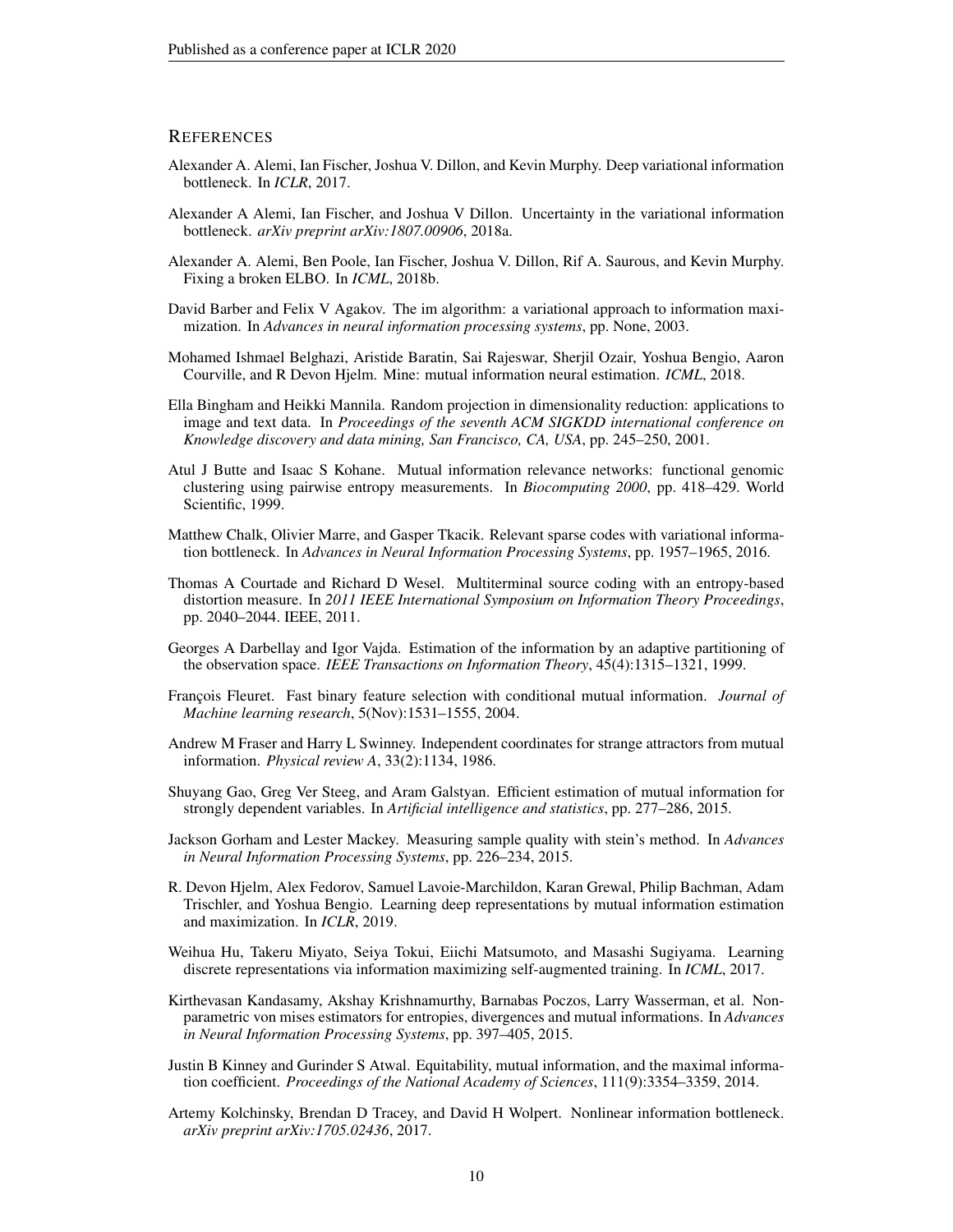- <span id="page-10-9"></span>LF Kozachenko and Nikolai N Leonenko. Sample estimate of the entropy of a random vector. *Problemy Peredachi Informatsii*, 23(2):9–16, 1987.
- <span id="page-10-10"></span>Alexander Kraskov, Harald Stögbauer, and Peter Grassberger. Estimating mutual information. *Physical review E*, 69(6):066138, 2004.
- <span id="page-10-7"></span>Andreas Krause, Pietro Perona, and Ryan G Gomes. Discriminative clustering by regularized information maximization. In *Advances in neural information processing systems*, 2010.
- <span id="page-10-4"></span>Smita Krishnaswamy, Matthew H Spitzer, Michael Mingueneau, Sean C Bendall, Oren Litvin, Erica Stone, Dana Peer, and Garry P Nolan. Conditional density-based analysis of t cell signaling in single-cell data. *Science*, 346(6213):1250689, 2014.
- <span id="page-10-0"></span>Nojun Kwak and Chong-Ho Choi. Input feature selection by mutual information based on parzen window. *IEEE Transactions on Pattern Analysis & Machine Intelligence*, (12):1667–1671, 2002.
- <span id="page-10-16"></span>Yingzhen Li and Richard E Turner. Gradient estimators for implicit models. *arXiv preprint arXiv:1705.07107*, 2017.
- <span id="page-10-6"></span>Ralph Linsker. Self-organization in a perceptual network. *Computer*, 21(3):105–117, 1988.
- <span id="page-10-17"></span>Qiang Liu and Dilin Wang. Stein variational gradient descent: A general purpose bayesian inference algorithm. In *Advances in neural information processing systems*, pp. 2378–2386, 2016.
- <span id="page-10-3"></span>Frederik Maes, Andre Collignon, Dirk Vandermeulen, Guy Marchal, and Paul Suetens. Multimodality image registration by maximization of mutual information. *IEEE transactions on Medical Imaging*, 16(2):187–198, 1997.
- <span id="page-10-14"></span>David McAllester and Karl Statos. Formal limitations on the measurement of mutual information. *arXiv preprint arXiv:1811.04251*, 2018.
- <span id="page-10-12"></span>Young-Il Moon, Balaji Rajagopalan, and Upmanu Lall. Estimation of mutual information using kernel density estimators. *Physical Review E*, 52(3):2318, 1995.
- <span id="page-10-2"></span>Andreas C Müller, Sebastian Nowozin, and Christoph H Lampert. Information theoretic clustering using minimum spanning trees. In *Joint DAGM (German Association for Pattern Recognition) and OAGM Symposium*, pp. 205–215. Springer, 2012.
- <span id="page-10-8"></span>Aaron van den Oord, Yazhe Li, and Oriol Vinyals. Representation learning with contrastive predictive coding. *NIPS*, 2018.
- <span id="page-10-5"></span>Stephanie E Palmer, Olivier Marre, Michael J Berry, and William Bialek. Predictive information in a sensory population. *Proceedings of the National Academy of Sciences*, 112(22):6908–6913, 2015.
- <span id="page-10-1"></span>Hanchuan Peng, Fuhui Long, and Chris Ding. Feature selection based on mutual information: criteria of max-dependency, max-relevance, and min-redundancy. *IEEE Transactions on Pattern Analysis & Machine Intelligence*, (8):1226–1238, 2005.
- <span id="page-10-18"></span>Xue Bin Peng, Angjoo Kanazawa, Sam Toyer, Pieter Abbeel, and Sergey Levine. Variational discriminator bottleneck: Improving imitation learning, inverse rl, and gans by constraining information flow. In *7th International Conference on Learning Representations, ICLR 2019, New Orleans, LA, USA, May 6-9, 2019*, 2019.
- <span id="page-10-11"></span>Fernando Perez-Cruz. Kullback-leibler divergence estimation of continuous distributions. In ´ *2008 IEEE international symposium on information theory*, pp. 1666–1670. IEEE, 2008.
- <span id="page-10-13"></span>Ben Poole, Sherjil Ozair, Aäron van den Oord, Alex Alemi, and George Tucker. On variational bounds of mutual information. In *Proceedings of the 36th International Conference on Machine Learning, ICML 2019, 9-15 June 2019, Long Beach, California, USA*, pp. 5171–5180, 2019.
- <span id="page-10-15"></span>Geoffrey Roeder, Yuhuai Wu, and David K Duvenaud. Sticking the landing: Simple, lower-variance gradient estimators for variational inference. In *Advances in Neural Information Processing Systems*, pp. 6925–6934, 2017.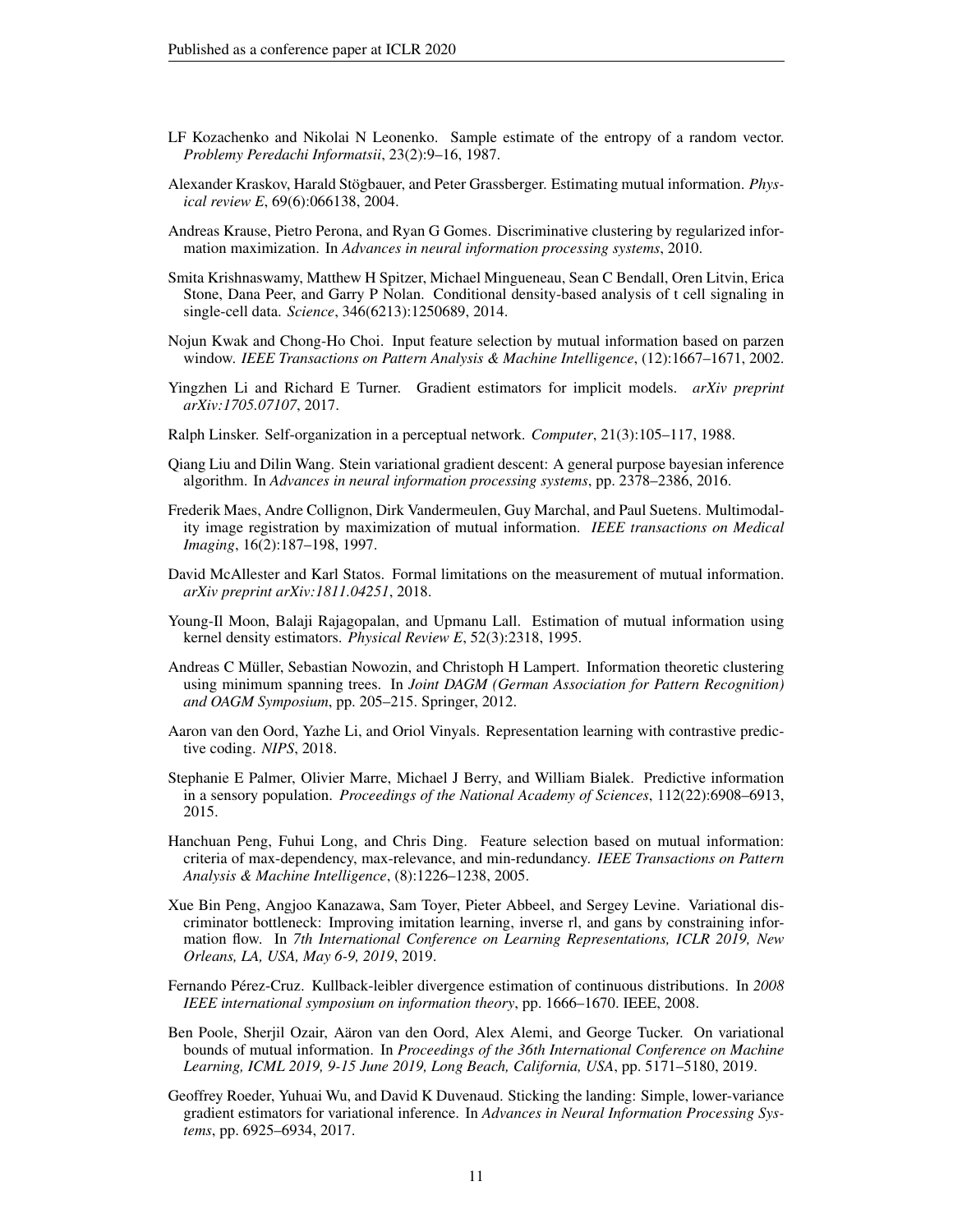- <span id="page-11-7"></span>Jiaxin Shi, Shengyang Sun, and Jun Zhu. A spectral approach to gradient estimation for implicit distributions. *arXiv preprint arXiv:1806.02925*, 2018.
- <span id="page-11-5"></span>Ravid Shwartz-Ziv and Naftali Tishby. Opening the black box of deep neural networks via information. *arXiv preprint arXiv:1703.00810*, 2017.
- <span id="page-11-6"></span>Shashank Singh and Barnabás Póczos. Finite-sample analysis of fixed-k nearest neighbor density functional estimators. In *Advances in neural information processing systems*, pp. 1217–1225, 2016.
- <span id="page-11-10"></span>Noam Slonim and Naftali Tishby. Document clustering using word clusters via the information bottleneck method. In *Proceedings of the 23rd annual international ACM SIGIR conference on Research and development in information retrieval*, pp. 208–215. ACM, 2000.
- <span id="page-11-8"></span>Yang Song, Sahaj Garg, Jiaxin Shi, and Stefano Ermon. Sliced score matching: A scalable approach to density and score estimation. *arXiv preprint arXiv:1905.07088*, 2019.
- <span id="page-11-4"></span>Taiji Suzuki, Masashi Sugiyama, Jun Sese, and Takafumi Kanamori. Approximating mutual information by maximum likelihood density ratio estimation. In *New challenges for feature selection in data mining and knowledge discovery*, pp. 5–20, 2008.
- <span id="page-11-2"></span>Naftali Tishby and Noga Zaslavsky. Deep learning and the information bottleneck principle. In *2015 IEEE Information Theory Workshop (ITW)*, pp. 1–5. IEEE, 2015.
- <span id="page-11-1"></span>Naftali Tishby, Fernando C Pereira, and William Bialek. The information bottleneck method. *arXiv preprint physics/0004057*, 2000.
- <span id="page-11-12"></span>Michael Tschannen, Josip Djolonga, Paul K. Rubenstein, Sylvain Gelly, and Mario Lucic. On mutual information maximization for representation learning. *ArXiv*, abs/1907.13625, 2019.
- <span id="page-11-0"></span>Greg Ver Steeg and Aram Galstyan. Maximally informative hierarchical representations of highdimensional data. In *Artificial Intelligence and Statistics*, pp. 1004–1012, 2015.
- <span id="page-11-3"></span>Matias Vera, Pablo Piantanida, and Leonardo Rey Vega. The role of the information bottleneck in representation learning. In *IEEE International Symposium on Information Theory (ISIT)*, pp. 1580–1584. IEEE, 2018.
- <span id="page-11-9"></span>Zenglin Xu, Rong Jin, Bin Shen, and Shenghuo Zhu. Nystrom approximation for sparse kernel methods: Theoretical analysis and empirical evaluation. In Blai Bonet and Sven Koenig (eds.), *Proceedings of the Twenty-Ninth AAAI Conference on Artificial Intelligence, January 25-30, 2015, Austin, Texas, USA*, pp. 3115–3121. AAAI Press, 2015. URL [http://www.aaai.org/ocs/](http://www.aaai.org/ocs/index.php/AAAI/AAAI15/paper/view/9860) [index.php/AAAI/AAAI15/paper/view/9860](http://www.aaai.org/ocs/index.php/AAAI/AAAI15/paper/view/9860).
- <span id="page-11-11"></span>Georg Zeitler, Ralf Koetter, Gerhard Bauch, and Joerg Widmer. Design of network coding functions in multihop relay networks. In *2008 5th International Symposium on Turbo Codes and Related Topics*, pp. 249–254. IEEE, 2008.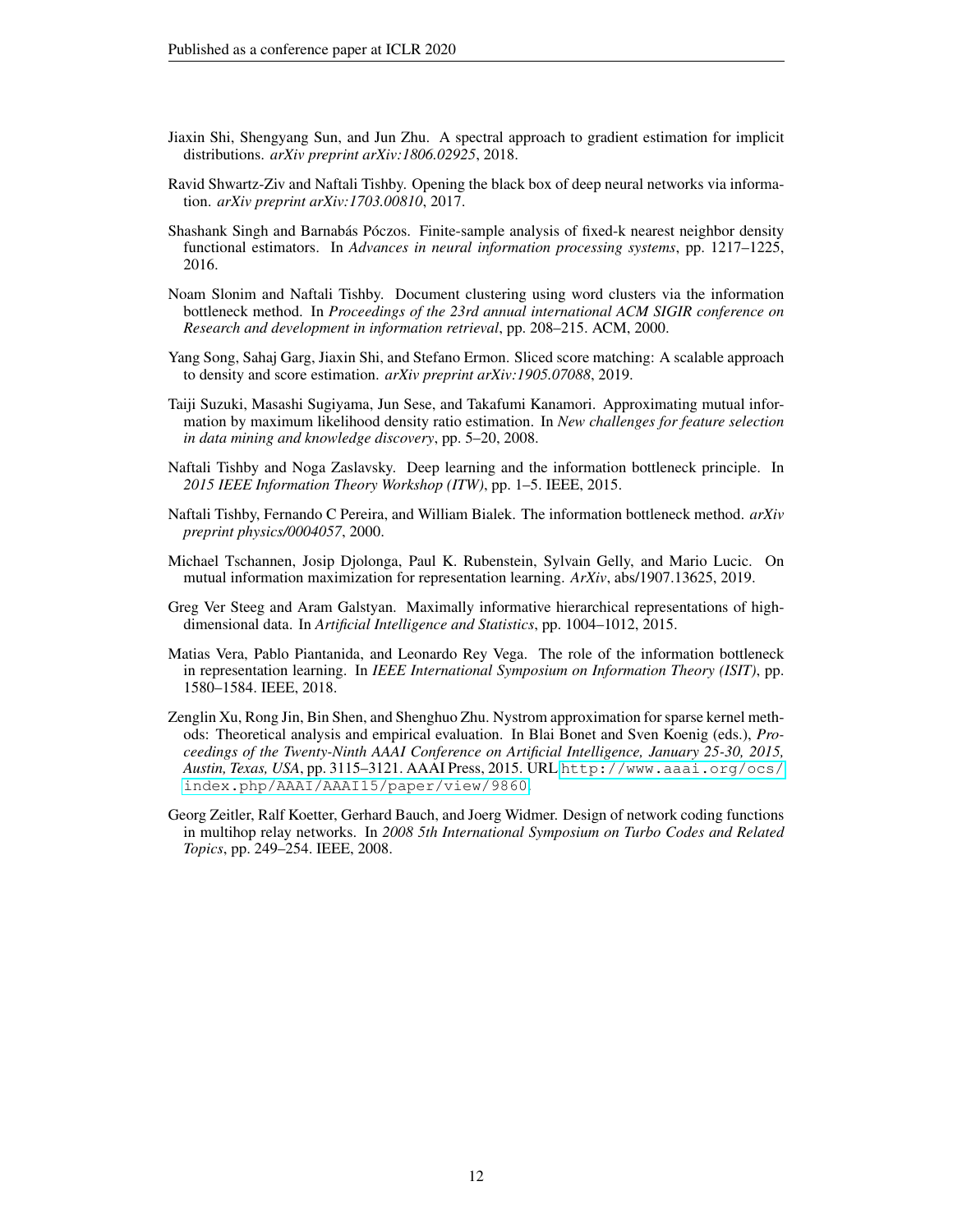## <span id="page-12-0"></span>A DERIVATION OF GRADIENT ESTIMATES FOR ENTROPY

**Unconditional Entropy** Given that the encoder  $E_{\psi}$ . is deterministic, our goal is to optimize the entropy  $H(q) = -E_q \log q$ , where q is short for the distribution  $q_{\psi}(z)$  of the representation z w.r.t. its parameters  $\psi$ . We can decompose the gradient of the entropy of  $q_{\psi}(\mathbf{z})$  as:

$$
\nabla_{\psi} H(z) = -\nabla_{\psi} \mathbb{E}_{q_{\psi}(\mathbf{z})} [\log q(\mathbf{z})] - \mathbb{E}_{q(\mathbf{z})} [\nabla_{\psi} \log q_{\psi}(\mathbf{z})], \tag{19}
$$

The second term on the right side of the equation can be calculated:

$$
\mathbb{E}_{q(\mathbf{z})}[\nabla_{\psi}\log q_{\psi}(\mathbf{z})] = \mathbb{E}_{q(\mathbf{z})}[\nabla_{\psi}q_{\psi}(\mathbf{z}) \times \frac{1}{q(\mathbf{z})}] = \int \nabla_{\psi}q_{\psi}(\mathbf{z})d\mathbf{z} = \nabla_{\psi}\int q_{\psi}(\mathbf{z})d\mathbf{z} = 0. \quad (20)
$$

Therefore, the gradient of the entropy of  $q_{\psi}(\mathbf{z})$  becomes

$$
\nabla_{\psi} H(z) = -\nabla_{\psi} \mathbb{E}_{q_{\psi}(\mathbf{z})} [\log q(\mathbf{z})]. \tag{21}
$$

**Conditional Entropy** Consider nondeterministic encoder function  $E_{\psi}(., \epsilon)$  where  $\epsilon$  is an auxiliary variable with independent marginal  $p(\epsilon)$ . The distribution  $q_{\psi}(z|x)$  is determined by  $\epsilon$  and the encoder parameters  $\psi$ . The auxiliary variable  $\epsilon$  introduces randomness to the encoder. First, we decompose the gradients of Conditional Entropy as following:

$$
\nabla_{\psi} H(\mathbf{z}|\mathbf{x}) = -\nabla_{\psi} \int p_{\psi}(\mathbf{z}, \mathbf{x}) \log p_{\psi}(\mathbf{z}|\mathbf{x}) dz dx
$$
  
\n
$$
= -\mathbb{E}_{p(\mathbf{x})} [\nabla_{\psi} \int p_{\psi}(\mathbf{z}|\mathbf{x}) \log p_{\psi}(\mathbf{z}|\mathbf{x}) dz]
$$
  
\n
$$
= -\mathbb{E}_{p(\mathbf{x})} [\nabla_{\psi} \mathbb{E}_{p_{\psi}(\mathbf{z}|\mathbf{x})} [\log p(\mathbf{z}|\mathbf{x})] + \int p(\mathbf{z}|\mathbf{x}) \nabla_{\psi} \log p_{\psi}(\mathbf{z}|\mathbf{x}) dh]
$$
  
\n
$$
= -\mathbb{E}_{p(\mathbf{x})} [\nabla_{\psi} \mathbb{E}_{p_{\psi}(\mathbf{z}|\mathbf{x})} [\log p(\mathbf{z}|\mathbf{x})] + \int \nabla_{\psi} p_{\psi}(\mathbf{z}|\mathbf{x}) dh]
$$
  
\n
$$
= -\mathbb{E}_{p(\mathbf{x})} [\nabla_{\psi} \mathbb{E}_{p_{\psi}(\mathbf{z}|\mathbf{x})} [\log p(\mathbf{z}|\mathbf{x})] - \nabla_{\psi} \int p_{\psi}(\mathbf{h}, \mathbf{x}) dh dx]
$$
  
\n
$$
= -\mathbb{E}_{p(\mathbf{x})} [\nabla_{\psi} \mathbb{E}_{p_{\psi}(\mathbf{z}|\mathbf{x})} [\log p(\mathbf{z}|\mathbf{x})]]. \qquad (22)
$$

Note that  $\mathbf{z} = E_{\psi}(\mathbf{x}, \epsilon)$ , such that we can apply reparameterization trick to the gradient estimator of conditional entropy in Eq. [\(22\)](#page-12-1),

<span id="page-12-1"></span>
$$
H_{\psi}(\mathbf{z}|\mathbf{x}) = -\mathbb{E}_{p(\mathbf{x})}[\mathbb{E}_{p(\boldsymbol{\epsilon})}[\nabla_{(\mathbf{z}|\mathbf{x})}\log q(E_{\psi}(\mathbf{x}, \boldsymbol{\epsilon})|\mathbf{x})\nabla_{\psi}E_{\psi}(\mathbf{x}, \boldsymbol{\epsilon})]].
$$
\n(23)

#### B MIGE ALGORITHM DESCRIPTION

The algorithm description of our proposed MIGE is stated in Algorithm [1.](#page-12-2)

## <span id="page-12-2"></span>Algorithm 1 MIGE (Circumstance I)

1. Sampling: Draw *n* samples from the data distribution  $p(x)$ , *n* denotes mini-batch size, then compute the corresponding output of the encoder  $(\mathbf{x}^{(1)}, \mathbf{z}^{(1)}), \cdots, (\mathbf{x}^{(n)}, \mathbf{z}^{(n)}) \sim q_{\psi}(\mathbf{x}, \mathbf{z})$  $\mathbf{z}^{(1)}, \cdots, \mathbf{z}^{(n)} \sim q_{\psi}(\mathbf{z})$ 2. Estimate the score function:  $\nabla_{\mathbf{z}} \log q_{\psi}(\mathbf{z}^{(i)}) \leftarrow \text{SSGE}(\mathbf{z}^{(1)}, \cdots, \mathbf{z}^{(n)})$  $\nabla_{(\mathbf{x},\mathbf{z})} \log q_{\psi}(\mathbf{x}^{(i)}, \mathbf{z}^{(i)}) \leftarrow \text{SSGE}((\mathbf{x}^{(1)}, \mathbf{z}^{(1)}), \cdots, (\mathbf{x}^{(n)}, \mathbf{z}^{(n)}))$ 3. Estimate the entropy gradient:  $\nabla_{\psi} H(\mathbf{z}) \leftarrow -\frac{1}{n} \sum_{i=1}^{n} \left[ \nabla_{\psi} \mathbf{z}^{(i)} \nabla_{\mathbf{z}} \log q_{\psi}(\mathbf{z}^{(i)}) \right]$  $\nabla_{\psi} H(\mathbf{x}, \mathbf{z}) \leftarrow -\frac{1}{n} \sum_{i=1}^{n} \left[ \nabla_{\psi}(\mathbf{x}^{(i)}, \mathbf{z}^{(i)}) \nabla_{(\mathbf{x}, \mathbf{z})} \log q_{\psi}(\mathbf{x}^{(i)}, \mathbf{z}^{(i)}) \right]$ 4. Estimate the MI gradient:  $\nabla_{\psi} I(\mathbf{x};\mathbf{z}) \leftarrow \nabla_{\psi} H(\mathbf{z}) - \nabla_{\psi} H(\mathbf{x};\mathbf{z})$